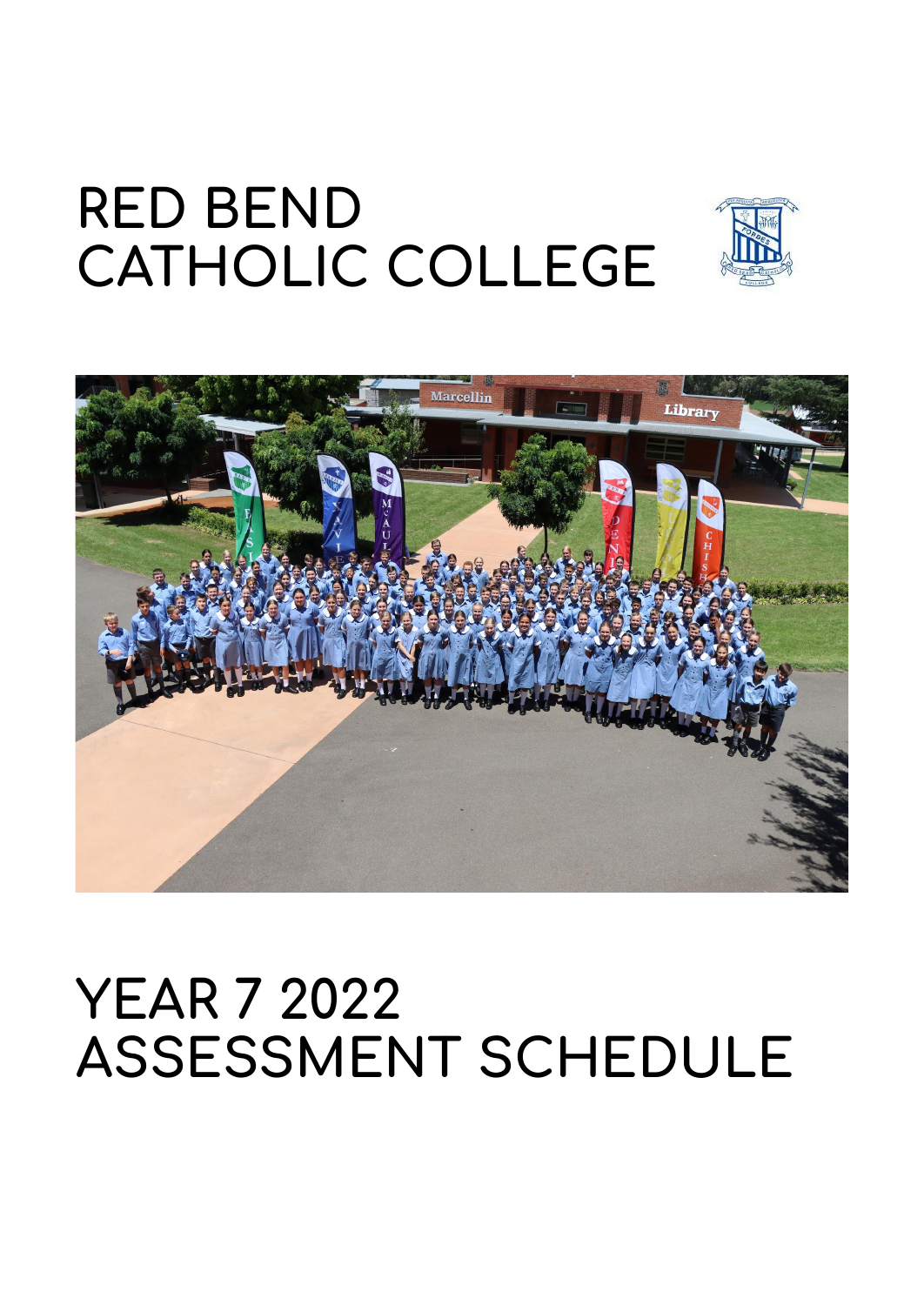# **YEAR 7 ASSESSMENT POLICY**

This booklet outlines the Year 7 assessment policy and includes assessment schedules for all Year 7 courses.

### **What are Assessment Tasks?**

Assessment tasks are used to measure total student achievement throughout Year 7. They cover core syllabus content and outcomes, but do not include information about student attitudes, behaviour and conduct.

Student assessment marks are gathered during Year 7 through a variety of assessment tasks. These are used to allocate marks and grades for the Semesters 1 and 2 academic reports.

#### **Assessment Guidelines**:

#### **1. Notification and Feedback of Assessments**

Students will be notified by their teacher that an Assessment Task is approaching. Notification of the task will be given to students, a minimum of 2 weeks before the task date. Students will be informed of:

- The type of task (test, assignment, practical etc.)
- The content covered by the task
- The best way to prepare for the task (organisation, study etc)
- Clear and meaningful feedback up to 2 weeks from the due date about their performance on specific tasks.

#### **2. Plagiarism**

It is your responsibility to complete all assessment tasks to the best of your ability. You must also make sure that each assessment item is your own work. Copying of work for assessed items, IS NOT ALLOWED, this is plagiarism – see Page 41 in the Student Handbook. Plagiarism may result in a zero mark.

### **3. Lateness**

You will lose marks if assessed tasks are handed in late. You will lose 10% of your marks for each day late. Any item which is more than 3 days late may result in a zero mark. You will still be expected to complete the item by attending a 'catch up' at Friday lunchtime in Room 27. Parents and Carers will be notified if you fail to hand in an assessment item.

## **4. Extensions**

If you have a good reason (eg. illness, family or sporting commitments) for not being able to complete an assessed item on time, you can apply for an extension. Extension request forms are available from the Student Services Office or access a copy on the Year 7 Shared Drive. Fill in the necessary information on the Extension request form and return to the SSO.

Mrs Martin will review your request, and will advise the Faculty Coordinator and Teacher. You may be required to attend an interview with Mrs Martin.

If the extension is granted the form will be returned to you which you will then attach to the completed assessment. **You should make your request well in advance of the due date. If there are exceptional medical or misadventure circumstances, parent/caregivers are to contact Mrs Martin [dsc@redbendcc.nsw.edu.au.](mailto:dsc@redbendcc.nsw.edu.au)**

### **5. Missing an In Class Assessment Item**

If you miss an in class assessment item, and your absence from school is explained, you may be asked to complete the task when you return to school. If this is not possible, you will be given an estimated mark for the assessment. Deliberately missing an in class assessment may result in a zero mark.

### **6. Malpractice**

A zero mark may be given to any student who is found to have been dishonest in an assessment item. Malpractice includes cheating, copying from other students, copying from websites or other sources.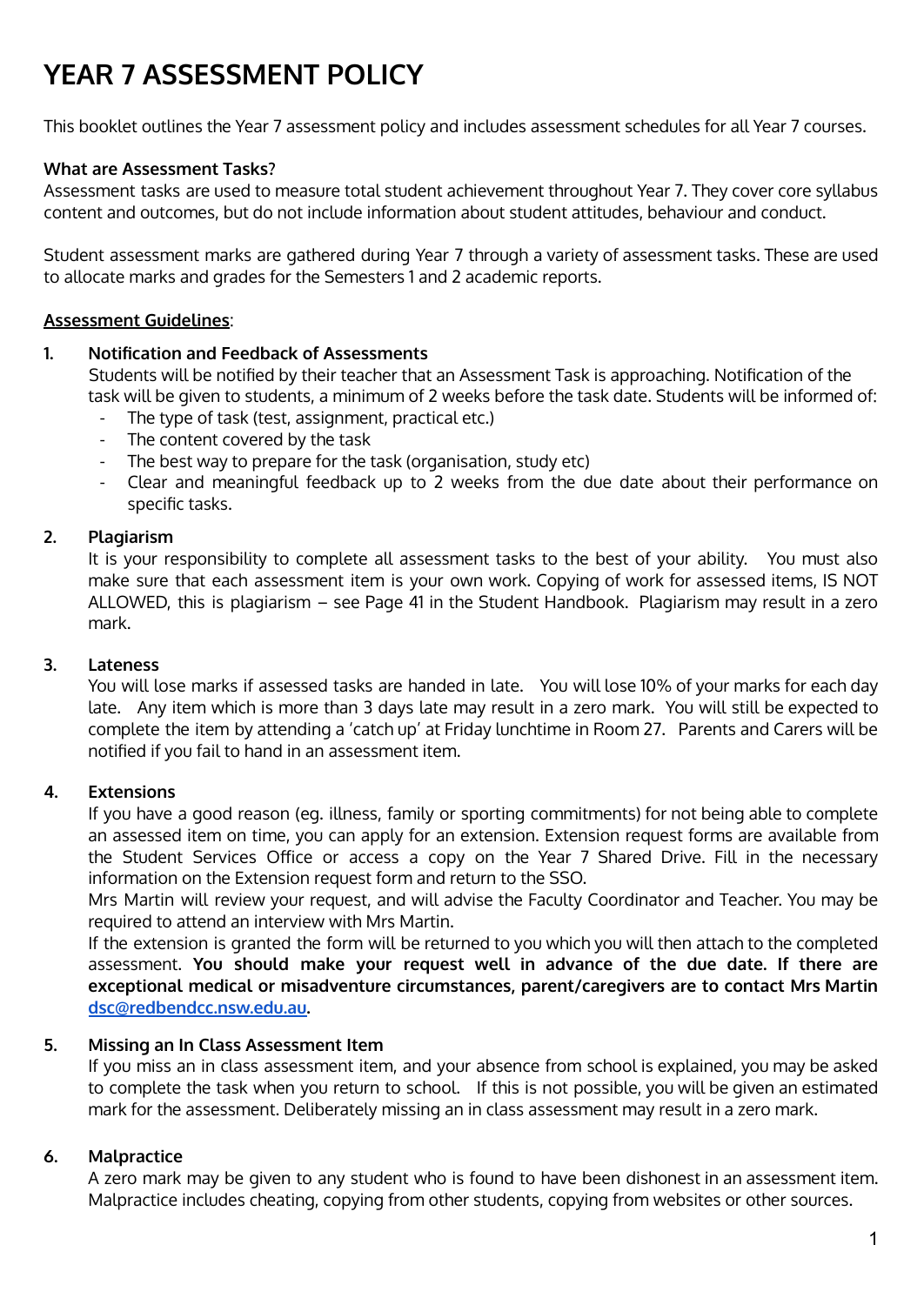## **7. Appeals**

You may appeal to your teacher if you believe the mark for an assessment item is unfair. It is your responsibility to see your teacher as soon as possible after the item has been returned. Should you believe that you did not get a fair hearing, take your case to the Faculty Coordinator. The Faculty Coordinator may pass your case on to Mrs Martin if they are unable to reach a resolution.

## **8. Using IT**

At Red Bend, students use Google G Suite to complete assessments. Copies of assessment notifications are placed on the Year 7 Shared Drive, which can be accessed at any time.

## **9. Responsibility of Students in Examinations**

- Be well prepared
- Correct school uniform must be worn to all examinations.
- Have pencils, pens, calculator etc in a clear plastic sleeve **pencil cases are not permitted in the examination room.**
- Leave all books, paper and study notes in your locker.
- **No paper is to be brought into the examination room** writing paper will be supplied.
- Respond properly to all directions given by the supervisor.
- Use the full time allocated for an examination no student will be permitted to leave the examination room early.
- There is to be no borrowing of equipment during the examination.
- Raise your hand to ask a question.
- Do not disturb any person during the time you are in an examination room.
- Put up your hand and ask permission if you need to go to the toilet. Permission will not be granted to go to the toilet in the first 15 minutes or the final 15 minutes of the examination.
- Mobile phones are not permitted. Students who bring a mobile phone into an exam may incur a penalty of zero for the exam.

## **10. Disability Provisions:**

Students are eligible to apply for disability provisions if they have permanent or temporary disability that would, in a normal examination situation, prevent him or her from:

- 1. Reading the examination questions; and/or
- 2. Communicating his or her responses

Conditions are listed under the categories of medical, learning difficulty, hearing and vision. Provisions may include; large print papers, use of a writer, use of a reader, extension of test time, rest breaks, establishment of a special test space, small group supervision, individual supervision, permission to take medication, or other provisions as judged appropriate. Please see Mrs Umbers (Learning Support Coordinator) if you have any questions about disability provisions.

## **11. Questions:**

For any questions about assessments, please see one of the following:

- Class teacher
- Faculty Coordinator
- Director of Curriculum (Mrs Martin)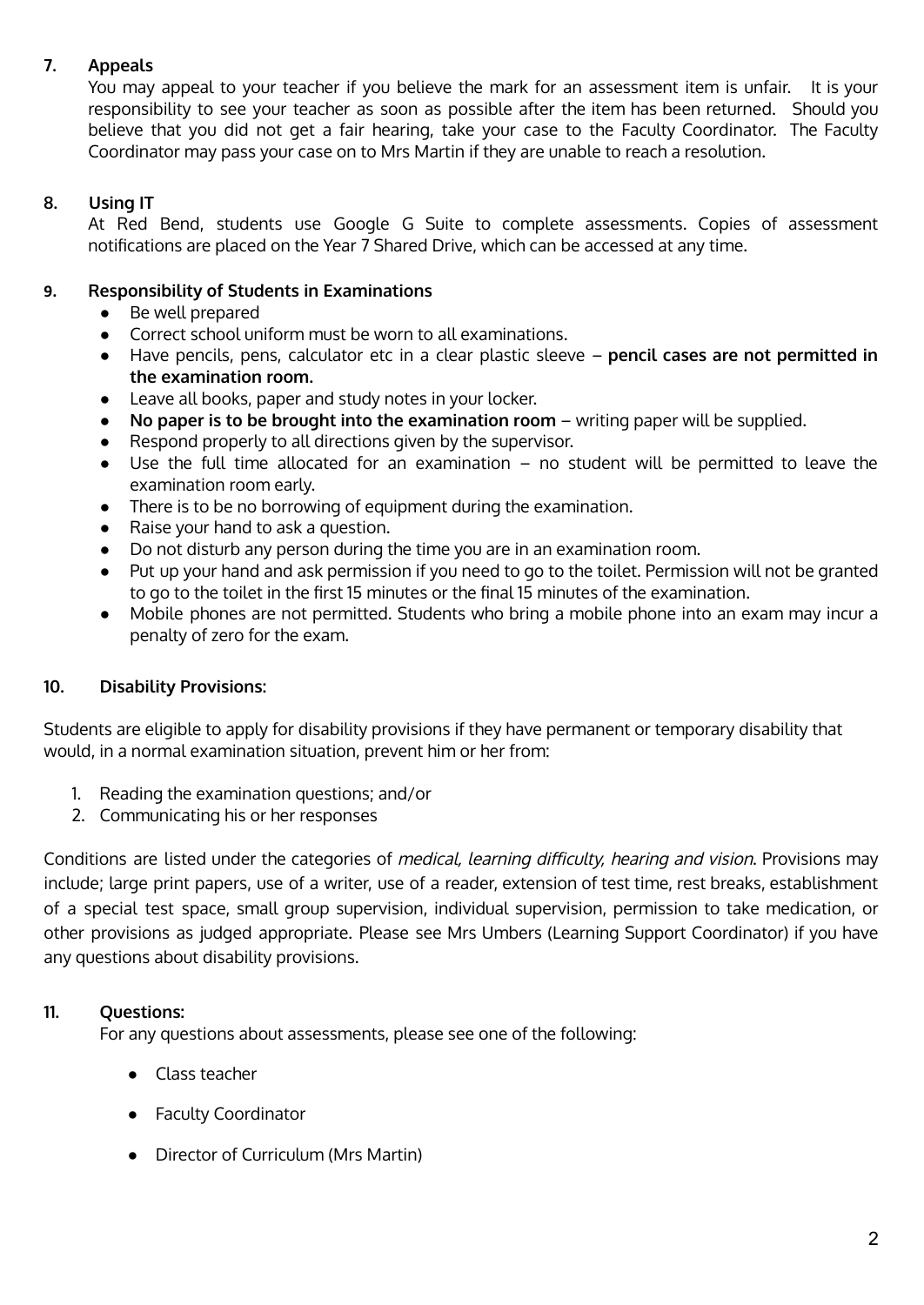# **2022 YEAR 7 ASSESSMENT CALENDAR**

## **TERM ONE**

| <b>Week</b>    | <b>Date</b>                                                                                           | <b>Subject</b>                                              | Item                                                                          | Weighting  |
|----------------|-------------------------------------------------------------------------------------------------------|-------------------------------------------------------------|-------------------------------------------------------------------------------|------------|
| $\mathbf{1}$   | 31/1                                                                                                  | PD/H/PE                                                     | Application/participation in Swimming and<br>Initiatives ongoing to Week 1-10 | 20%        |
| $\overline{2}$ | 7/2                                                                                                   |                                                             |                                                                               |            |
| $\overline{3}$ | 14/2                                                                                                  |                                                             |                                                                               |            |
| $\overline{4}$ | 21/2                                                                                                  | <b>Visual Arts</b>                                          | <b>Essential Art Skills</b>                                                   | 20%        |
| 5              | 28/2                                                                                                  | <b>PDHPE</b>                                                | This is Me- Personal Pitch                                                    |            |
| $6\,$          | 7/3                                                                                                   |                                                             |                                                                               |            |
| $\overline{7}$ | 14/3                                                                                                  | Mathematics<br><b>Technology Mandatory</b><br>(Agriculture) | Research and in class task<br>Paddock to Plate                                | 50%<br>30% |
| 8              | 21/3                                                                                                  | Music<br>Science                                            | Individual Performance<br><b>Chemistry Practical Test</b>                     | 30%<br>50% |
| 9              | 28/3<br>Religious Education<br><b>Literacy Task</b><br><b>Visual Arts</b><br><b>Impressionist BOW</b> |                                                             | 40%<br>30%                                                                    |            |
| 10             | 4/4                                                                                                   | English                                                     | Poetry Anthology                                                              | 40%        |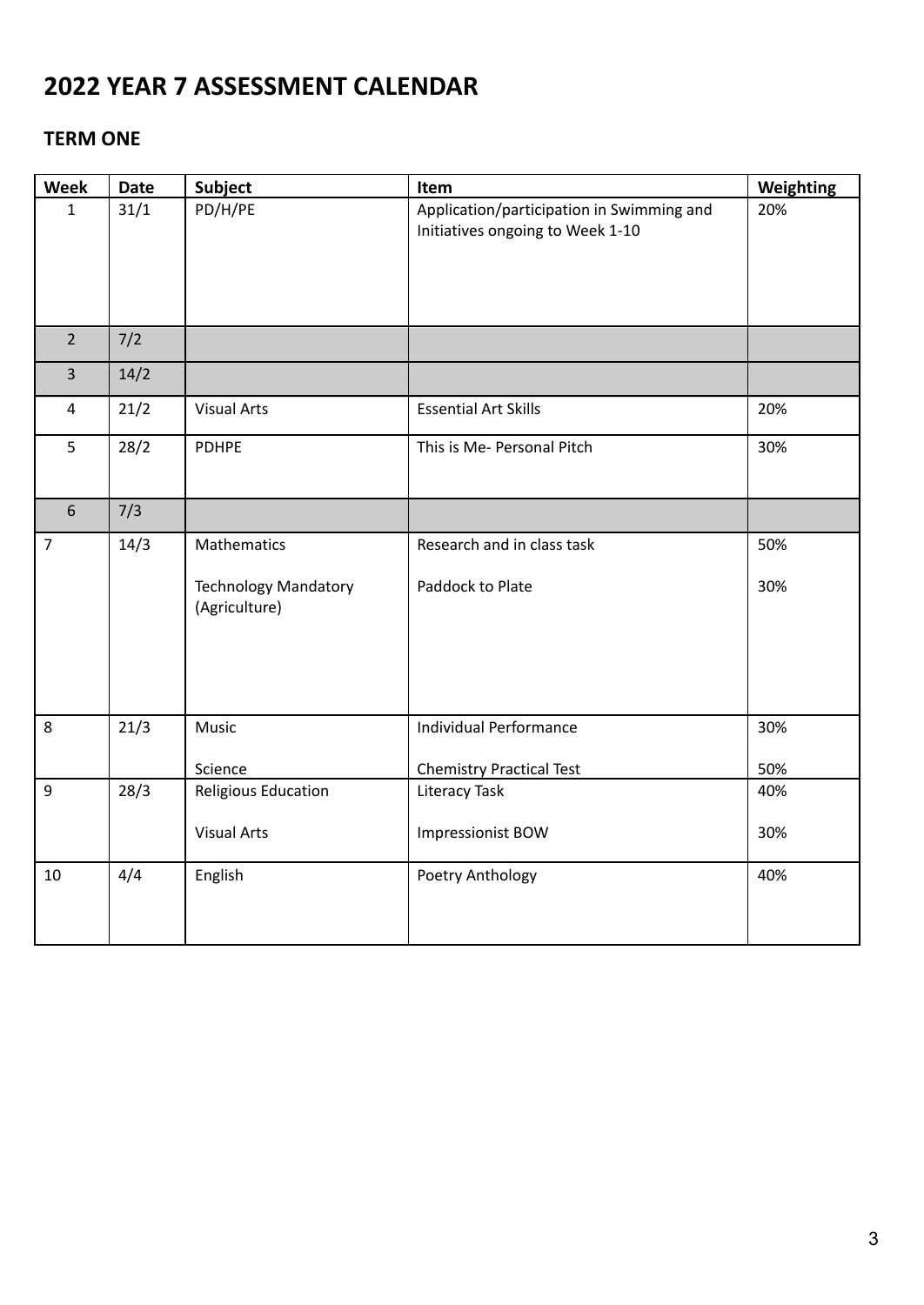## **TERM TWO**

| Week           | Date | <b>Subject</b>                                     | Item                                                                                 | Weighting |
|----------------|------|----------------------------------------------------|--------------------------------------------------------------------------------------|-----------|
| $\mathbf{1}$   | 25/4 | <b>PDHPE</b>                                       | <b>Team Games</b><br>Skills/participation/application-ongoing to term 2<br>week 1-10 | 20%       |
| $\overline{2}$ | 2/5  | English                                            | Exam- Grammar and Comprehension                                                      | 20%       |
|                |      | Geography                                          | Assignment:Geomorphic Hazard                                                         | 50%       |
| $\overline{3}$ | 9/5  | Music                                              | Composition                                                                          | 30%       |
| $\overline{4}$ | 16/5 | <b>Technology Mandatory</b><br>-Agriculture        | Design Assessment                                                                    | 40%       |
|                |      | Technology Mandatory-<br><b>Engineered Systems</b> | Folio and Project                                                                    | 70%       |
| 5              | 23/5 | Religious Education                                | Research Task                                                                        | 60%       |
|                |      | <b>Visual Arts</b>                                 | Cubist Lino BOW                                                                      | 30%       |
| $6\,$          | 31/5 |                                                    | <b>Semester One Exams</b>                                                            |           |
|                |      | English                                            |                                                                                      | 40%       |
|                |      | Geography                                          |                                                                                      | 50%       |
|                |      | Mathematics                                        |                                                                                      | 50%       |
|                |      | <b>PDHPE</b>                                       |                                                                                      | 30%       |
|                |      | Science                                            |                                                                                      | 50%       |
|                |      | Music (Listening)                                  |                                                                                      | 40%       |
| $\overline{7}$ | 6/6  |                                                    | <b>Semester One Exams continue</b>                                                   |           |
|                |      | <b>Technology Mandatory</b><br>-Agriculture        | Practical                                                                            | 30%       |
|                |      | Technology Mandatory-<br>Digital Technologies      | In class Practical task                                                              | 30%       |
|                |      | <b>Visual Arts</b>                                 | Picasso Case Study                                                                   | 20%       |
| $8\phantom{1}$ | 13/6 |                                                    |                                                                                      |           |
| $9\,$          | 20/6 |                                                    |                                                                                      |           |
| 10             | 27/6 |                                                    |                                                                                      |           |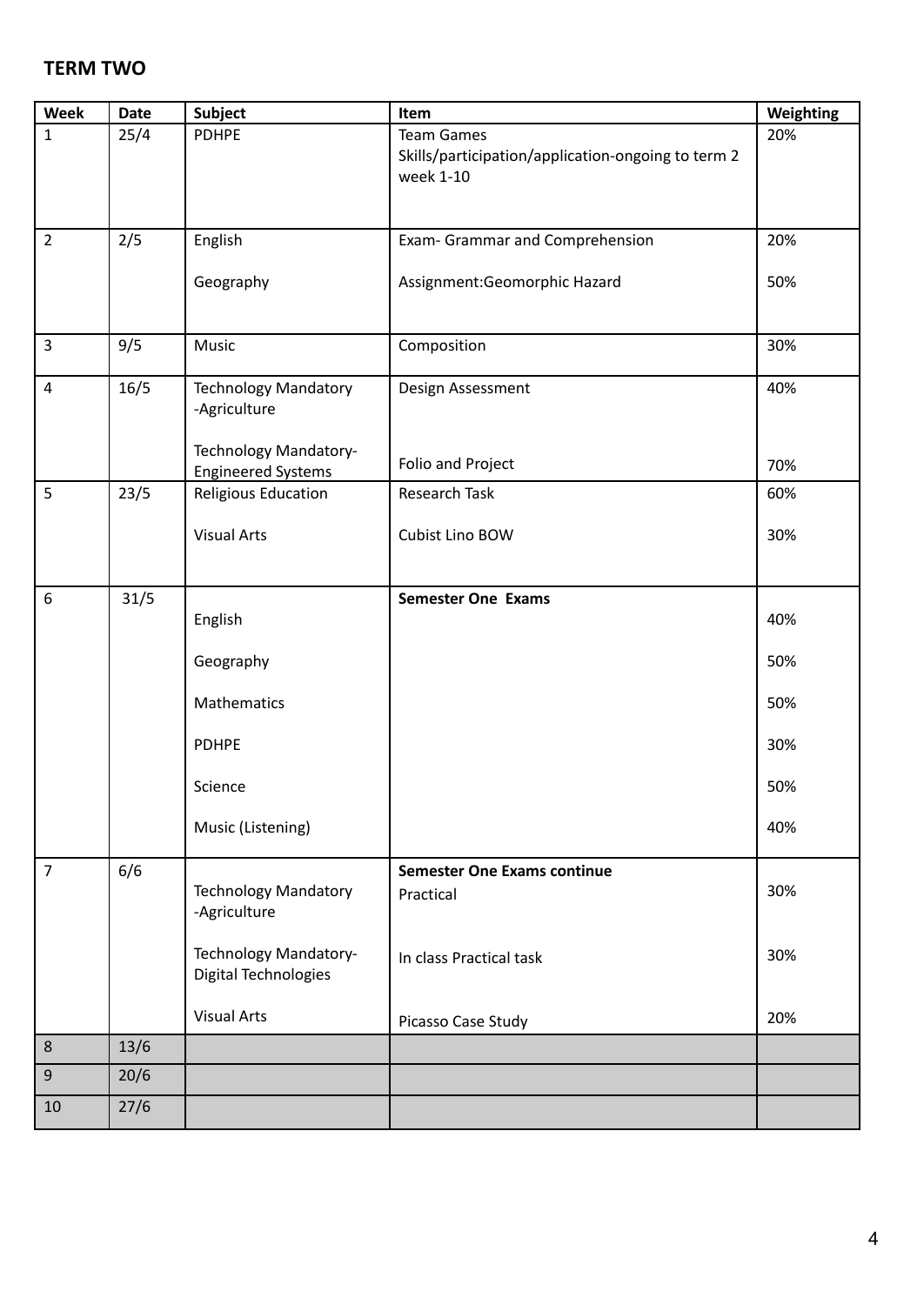## **TERM THREE**

| Week           | <b>Date</b> | <b>Subject</b>                              | Item                                                                                | Weighting |
|----------------|-------------|---------------------------------------------|-------------------------------------------------------------------------------------|-----------|
| $\mathbf{1}$   | 18/7        | PD/H/PE                                     | Sports around the Globe Skills, application and<br>participation ongoing to week 10 | 25%       |
|                |             |                                             |                                                                                     |           |
| $\overline{2}$ | 25/7        |                                             |                                                                                     |           |
| $\overline{3}$ | 1/8         |                                             |                                                                                     |           |
| $\overline{4}$ | 8/8         | <b>Visual Arts</b>                          | <b>Essential Art Skills Task</b>                                                    | 20%       |
| 5              | 15/8        | Religious Education                         | Literacy Task                                                                       | 20%       |
| 6              | 22/8        | History                                     | Research                                                                            | 50%       |
| $\overline{7}$ | 29/8        | Mathematics                                 | Assignment                                                                          | 50%       |
|                |             | <b>Technology Mandatory</b><br>-Agriculture | Paddock to Plate                                                                    | 30%       |
| 8              | 5/9         | Music                                       | Individual Performance                                                              | 30%       |
|                |             | PD/H/PE                                     | My body and its Changes- Assignment                                                 | 20%       |
| 9              | 12/9        | Science                                     | Investigating Forces in Toys                                                        | 50%       |
|                |             | <b>Visual Arts</b>                          | <b>Impressionist BOW</b>                                                            | 30%       |
| 10             | 19/9        | English                                     | <b>Writing Task</b>                                                                 | 50%       |
|                |             | Religious Education                         | Research                                                                            | 50%       |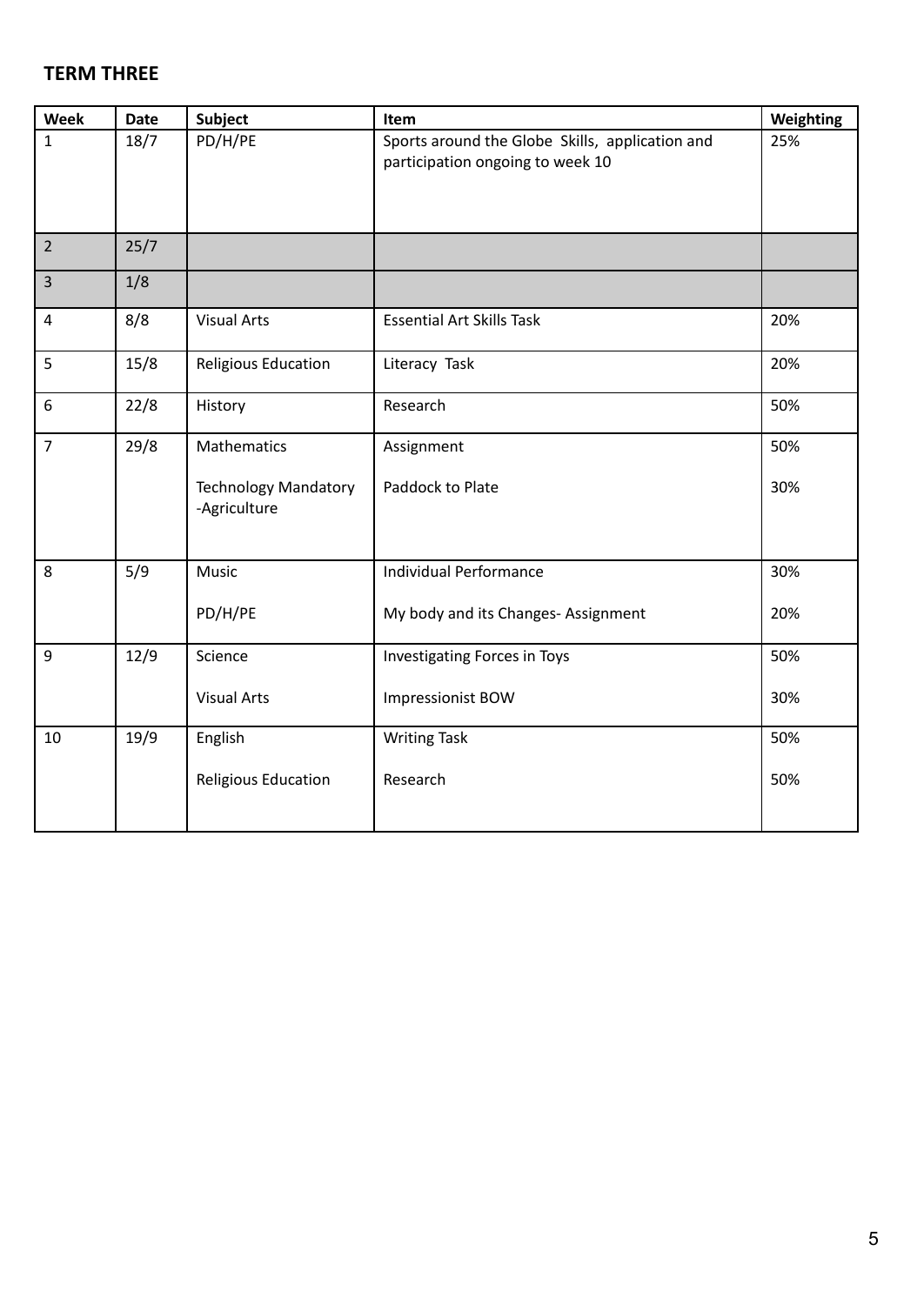## **TERM 4**

| Week             | <b>Date</b> | <b>Subject</b>                                       | Item                                              | Weighting |
|------------------|-------------|------------------------------------------------------|---------------------------------------------------|-----------|
| $1\,$            | 10/10       |                                                      |                                                   |           |
| $\overline{2}$   | 17/10       |                                                      |                                                   |           |
| 3                | 24/10       | Music                                                | Composition                                       | 30%       |
| $\sqrt{4}$       | 31/10       |                                                      |                                                   |           |
| 5                | 7/11        | PD/H/PE                                              | Lifesaving practical ongoing to term 4- week 5-10 | 25%       |
|                  |             | <b>PDHPE</b>                                         | Semester two exam                                 | 30%       |
|                  |             | <b>Technology Mandatory</b><br>-Agriculture          | Design Assessment                                 | 40%       |
|                  |             | Technology Mandatory-<br><b>Engineered Systems</b>   | Folio and Project                                 | 70%       |
|                  |             | <b>Visual Arts</b>                                   | <b>Cubist BOW</b>                                 | 30%       |
| $\boldsymbol{6}$ | 14/11       | Music                                                | <b>Listening Test</b>                             | 40%       |
|                  |             | Technology<br>Mandatory-Agriculture                  | Practical                                         | 30%       |
| $\overline{7}$   | 21/11       | English                                              | <b>Semester Two Exams</b>                         | 50%       |
|                  |             | History                                              |                                                   | 50%       |
|                  |             | Mathematics                                          |                                                   | 50%       |
|                  |             | Religious Education                                  |                                                   | 30%       |
|                  |             | Science                                              |                                                   | 50%       |
|                  |             | <b>Visual Arts</b>                                   | Picasso Case Study                                | 20%       |
|                  |             | Technology Mandatory-<br><b>Digital Technologies</b> | Practical                                         | 30%       |
| 8                | 28/11       |                                                      | <b>Semester Two Exams continued</b>               |           |
| $9\,$            | 5/12        |                                                      |                                                   |           |
| $10\,$           | 12/12       |                                                      |                                                   |           |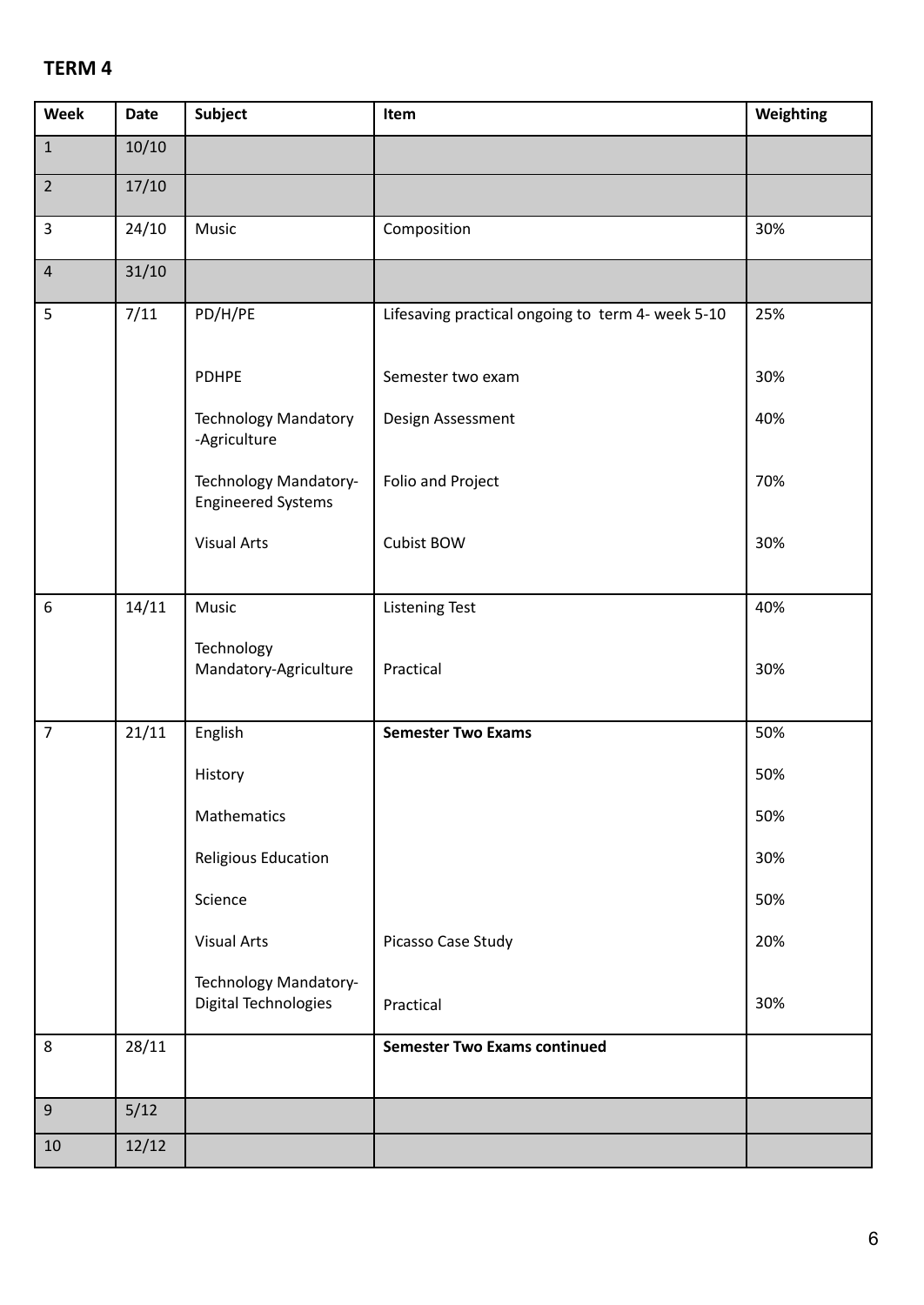# **ENGLISH**

| <b>SEMESTER 1</b> |                                                                            |                              |        |                  |  |
|-------------------|----------------------------------------------------------------------------|------------------------------|--------|------------------|--|
| <b>Task No</b>    | <b>Outcomes</b>                                                            | <b>Description of Item</b>   | Weight | Due Date         |  |
|                   | <b>EN4-1A</b><br><b>EN4-3B</b>                                             | Poetry Anthology             | 40%    | Term1<br>Week 10 |  |
| $\overline{2}$    | <b>EN4-1A</b><br><b>EN4-3A</b>                                             | Exam - Grammar/Comprehension | 20%    | Term 2<br>Week 2 |  |
| 3                 | <b>EN4-1A</b><br><b>EN4-2A</b><br><b>EN4-3B</b><br>EN4-4B<br><b>EN4-5C</b> | Semester One Exam            | 40%    | Term 2<br>Week 6 |  |
|                   |                                                                            |                              | 100%   |                  |  |

| <b>SEMESTER 2</b> |                                                                                   |                                |        |                              |  |
|-------------------|-----------------------------------------------------------------------------------|--------------------------------|--------|------------------------------|--|
| <b>Task No</b>    | <b>Outcomes</b>                                                                   | <b>Description of Item</b>     | Weight | Due Date                     |  |
|                   | <b>EN4-1A</b><br><b>EN4-2A</b><br><b>EN4-3B</b><br><b>EN4-4B</b>                  | Writing Task - Medium Response | 50%    | Term <sub>3</sub><br>Week 10 |  |
| $\overline{2}$    | <b>EN4-1A</b><br><b>EN4-2A</b><br><b>EN4-3B</b><br><b>EN4-4B</b><br><b>EN4-5C</b> | Semester Two Exam              | 50%    | Term 4<br>Week 7/8           |  |
|                   |                                                                                   |                                | 100%   |                              |  |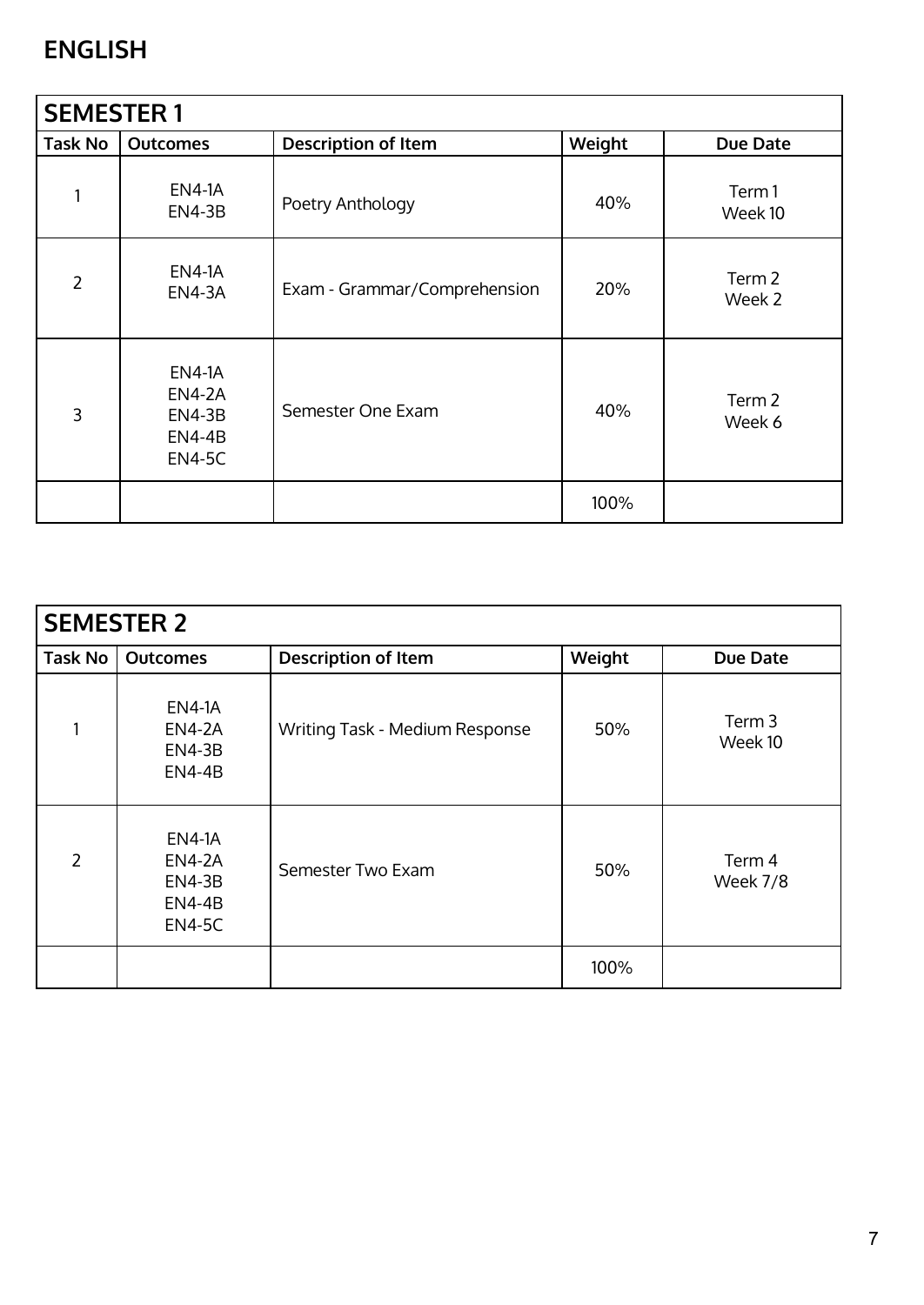## **HSIE – GEOGRAPHY**

| <b>Semester 1</b> |        |                                                |                               |        |                  |
|-------------------|--------|------------------------------------------------|-------------------------------|--------|------------------|
| Item<br><b>No</b> | Item   | <b>Outcomes</b>                                | <b>Description of Item</b>    | Weight | Due Date         |
| 1                 | Assign | GE4.1, GE4.2,<br>GE4.4, GE4.5<br>GE4.7, GE4.8  | Assignment: Geomorphic Hazard | 50%    | Term 2<br>Week 2 |
| 2                 | Exam   | GE4.1, GE4.3,<br>GE4.4, GE4.6,<br>GE4.7, GE4.8 | Semester One Exam             | 50%    | Term 2<br>Week 6 |
|                   |        |                                                |                               | 100%   |                  |

# **HSIE - HISTORY**

| <b>Semester 2</b> |                  |                                                 |                            |        |                  |
|-------------------|------------------|-------------------------------------------------|----------------------------|--------|------------------|
| Item<br><b>No</b> | <b>Item</b>      | <b>Outcomes</b>                                 | <b>Description of Item</b> | Weight | Due Date         |
|                   | Research<br>Task | HT4-1, HT4-5,<br>HT4-6, HT4-8,<br>HT4-9, HT4-10 | Research                   | 50%    | Term 3<br>Week 6 |
| 2                 | Exam             | HT4-2, HT4-6,<br><b>HT4-7</b>                   | Semester Two exam          | 50%    | Term 4<br>Week 7 |
|                   |                  |                                                 |                            | 100%   |                  |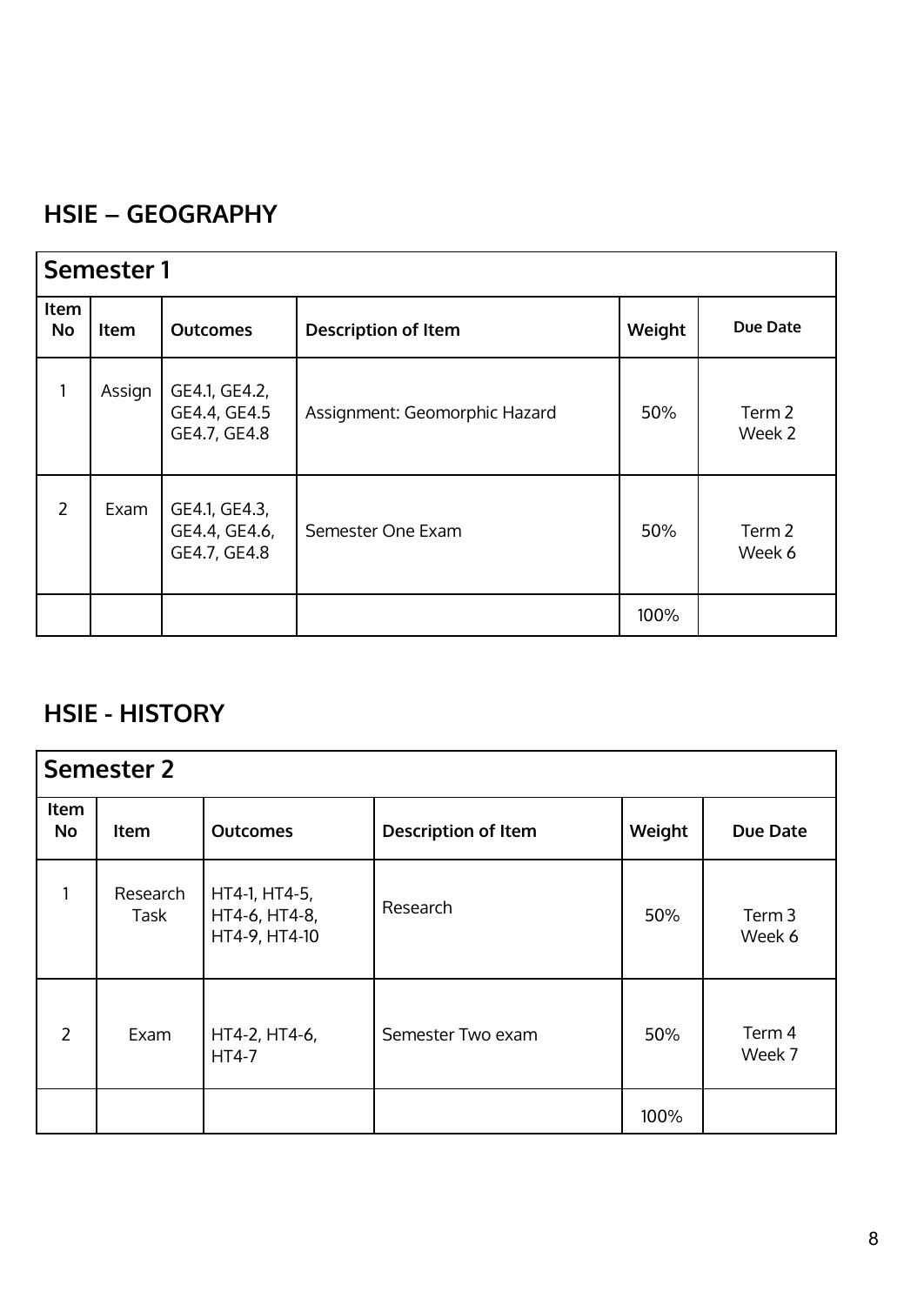# **MATHEMATICS**

| <b>Semester One</b> |                                                                       |                               |        |                    |  |
|---------------------|-----------------------------------------------------------------------|-------------------------------|--------|--------------------|--|
| Item                |                                                                       |                               |        |                    |  |
| No                  | <b>Outcomes</b>                                                       | <b>Description of Item</b>    | Weight | Due Date           |  |
|                     | MA4-1WM, MA4-2WM,<br>MA4-3WM, MA4-4NA, MA4-5NA                        | Research and<br>in-class test | 50%    | Term 1<br>Week 7   |  |
| $\overline{2}$      | MA4-1WM, MA4-2WM,<br>MA4-3WM, MA4-4NA, MA4-18MG,<br>MA4-11NA, MA4-5NA | Exam                          | 50%    | Term 2<br>Week 6/7 |  |
|                     |                                                                       |                               | 100%   |                    |  |

| <b>Semester Two</b> |                                                                                                                                           |                                  |        |                             |  |
|---------------------|-------------------------------------------------------------------------------------------------------------------------------------------|----------------------------------|--------|-----------------------------|--|
| Item<br><b>No</b>   | <b>Outcomes</b>                                                                                                                           | <b>Description of Item</b>       | Weight | Due Date                    |  |
|                     |                                                                                                                                           |                                  |        |                             |  |
|                     | MA4-1WM, MA4-2WM,<br>MA4-3WM, MA4-8NA, MA4-10NA,<br><b>MA4-11NA,</b><br><b>MA4-17MG</b>                                                   | Equations and Area<br>assignment | 50%    | Term <sub>3</sub><br>Week 7 |  |
| $\overline{2}$      | MA4-1WM, MA4-2WM,<br>MA4-3WM, MA4-8NA, MA4-10NA,<br>MA4-11NA, MA4-17MG,<br>MA4A-21SP, MA4-19SP,<br>MA4-12MG, MA4-13MG,<br><b>MA4-14MG</b> | Exam                             | 50%    | Term 4<br>Week 7/8          |  |
|                     |                                                                                                                                           |                                  | 100%   |                             |  |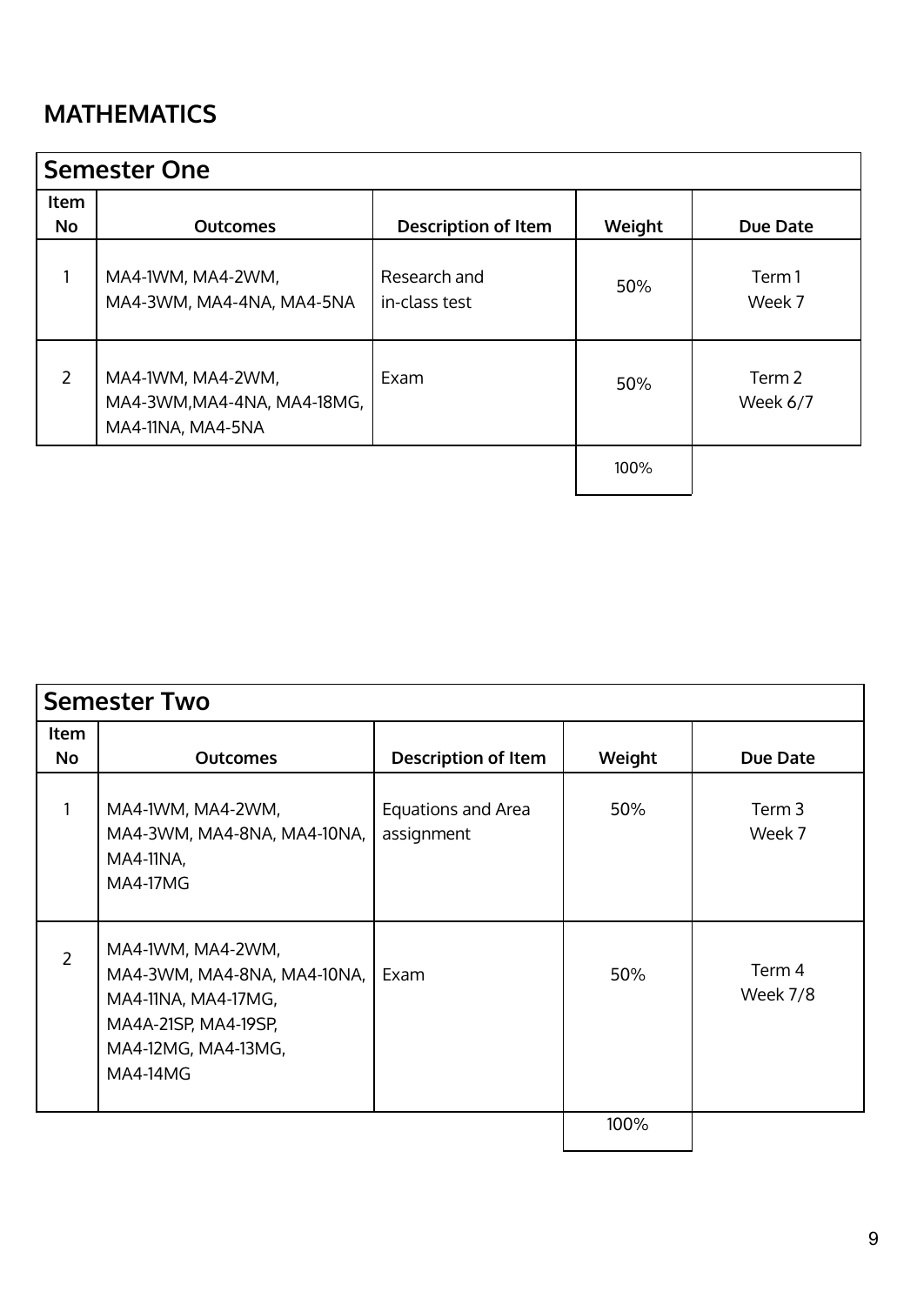|                | <b>SEMESTER 1 and 2</b> | Date                               |        |                                |
|----------------|-------------------------|------------------------------------|--------|--------------------------------|
| Item<br>No.    | <b>Outcomes</b>         | <b>Description of Item</b>         | Weight | <b>Due Date</b>                |
|                | 4.1, 4.2, 4.3           | Individual Performance             | 30%    | Term 1 Week 8<br>Term 3 Week 8 |
| $\overline{2}$ | 4.4, 4.5, 4.6           | Composition<br>(3 part pentatonic) | 30%    | Term 2 Week 3<br>Term 4 Week 3 |
| 3              | 4.7, 4.8, 4.9, 4.10     | <b>Listening Concept Test</b>      | 40%    | Term 2 Week 6<br>Term 4 Week 6 |
|                |                         |                                    | 100%   |                                |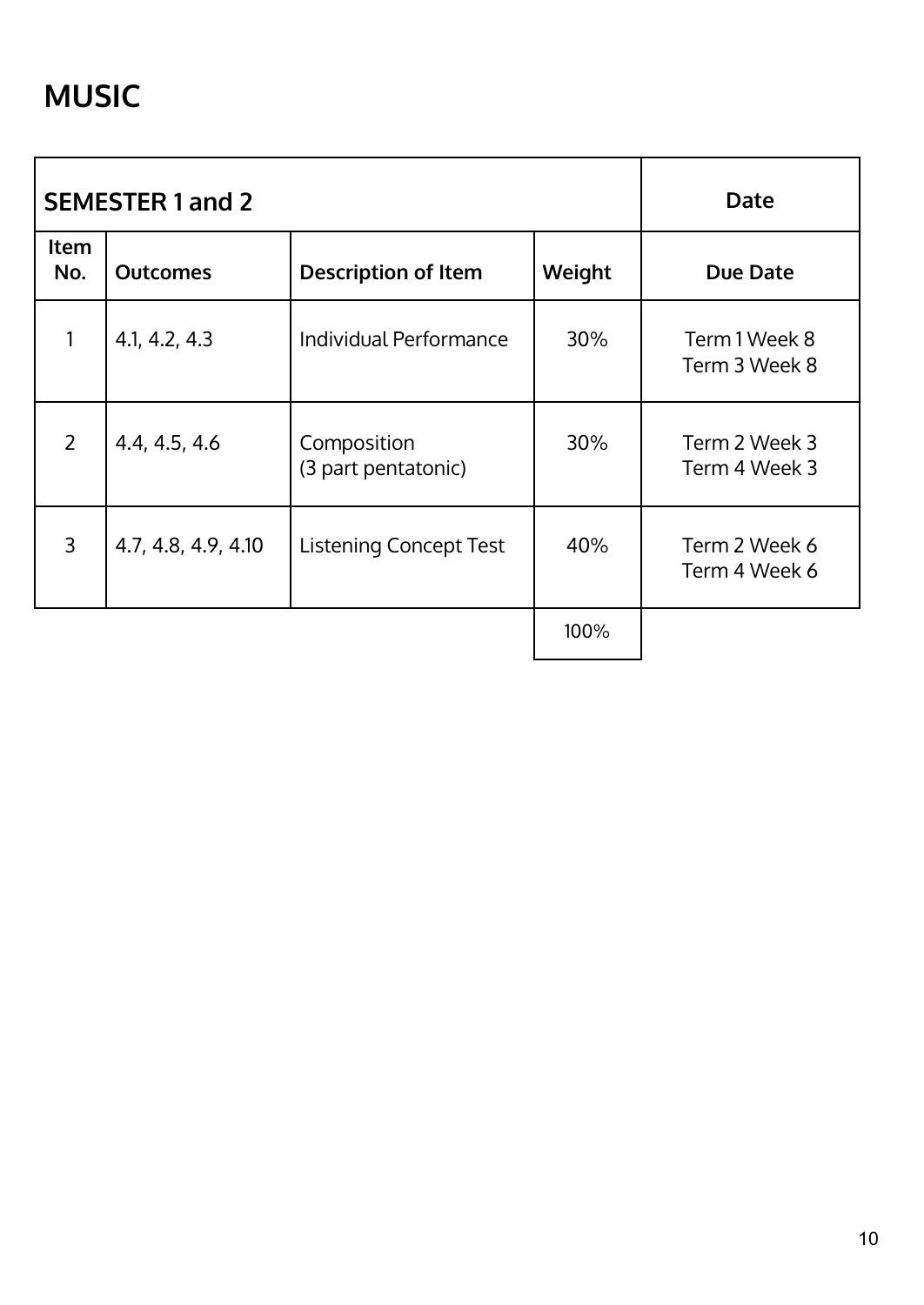# **PERSONAL DEVELOPMENT, HEALTH AND PHYSICAL EDUCATION**

| <b>SEMESTER 1</b>        |                     |                                                          |           |                      |  |
|--------------------------|---------------------|----------------------------------------------------------|-----------|----------------------|--|
| <b>Task</b><br><b>No</b> | <b>Outcomes</b>     | <b>Description of Task</b>                               | Weighting | Date Due             |  |
| 1                        | 4.4, 4.11           | Application/Participation in<br>Swimming and Initiatives | 20%       | Term 1<br>Weeks 1-10 |  |
| $\mathcal{P}$            | 4.3, 4.10           | This is Me! - Personal Pitch                             | 30%       | Term1<br>Week 5      |  |
| 3                        | 4.2, 4.3, 4.7, 4.10 | Skills, Application and<br>Participation in Team Games   | 20%       | Term 2<br>Weeks 1-10 |  |
| $\overline{4}$           | 4.4, 4.6, 4.7, 4.11 | Semester Exam                                            | 30%       | Term 2<br>Week 6/7   |  |
|                          |                     |                                                          | 100%      |                      |  |

| <b>SEMESTER 2</b>        |                     |                                                                              |           |                            |  |
|--------------------------|---------------------|------------------------------------------------------------------------------|-----------|----------------------------|--|
| <b>Task</b><br><b>No</b> | <b>Outcomes</b>     | <b>Description of Task</b>                                                   | Weighting | Date Due                   |  |
| $\mathbf{1}$             | 4.9, 4.10           | Changes, Challenges and My<br>Body assessment                                | 20%       | Term 3<br>Week 8           |  |
| $\overline{2}$           | 4.4, 4.5, 4.8       | Sports from around the Globe,<br>Skills and Application and<br>Participation | 25%       | Term 3<br><b>Week 1-10</b> |  |
| 3                        | 4.4, 4.5            | Lifesaving practical<br>assessment                                           | 25%       | Term 4<br>Weeks 5-10       |  |
| $\overline{4}$           | 4.1, 4.2, 4.9, 4.10 | <b>Yearly Exam</b>                                                           | 30%       | Term 4<br>Week 5           |  |
|                          |                     |                                                                              | 100%      |                            |  |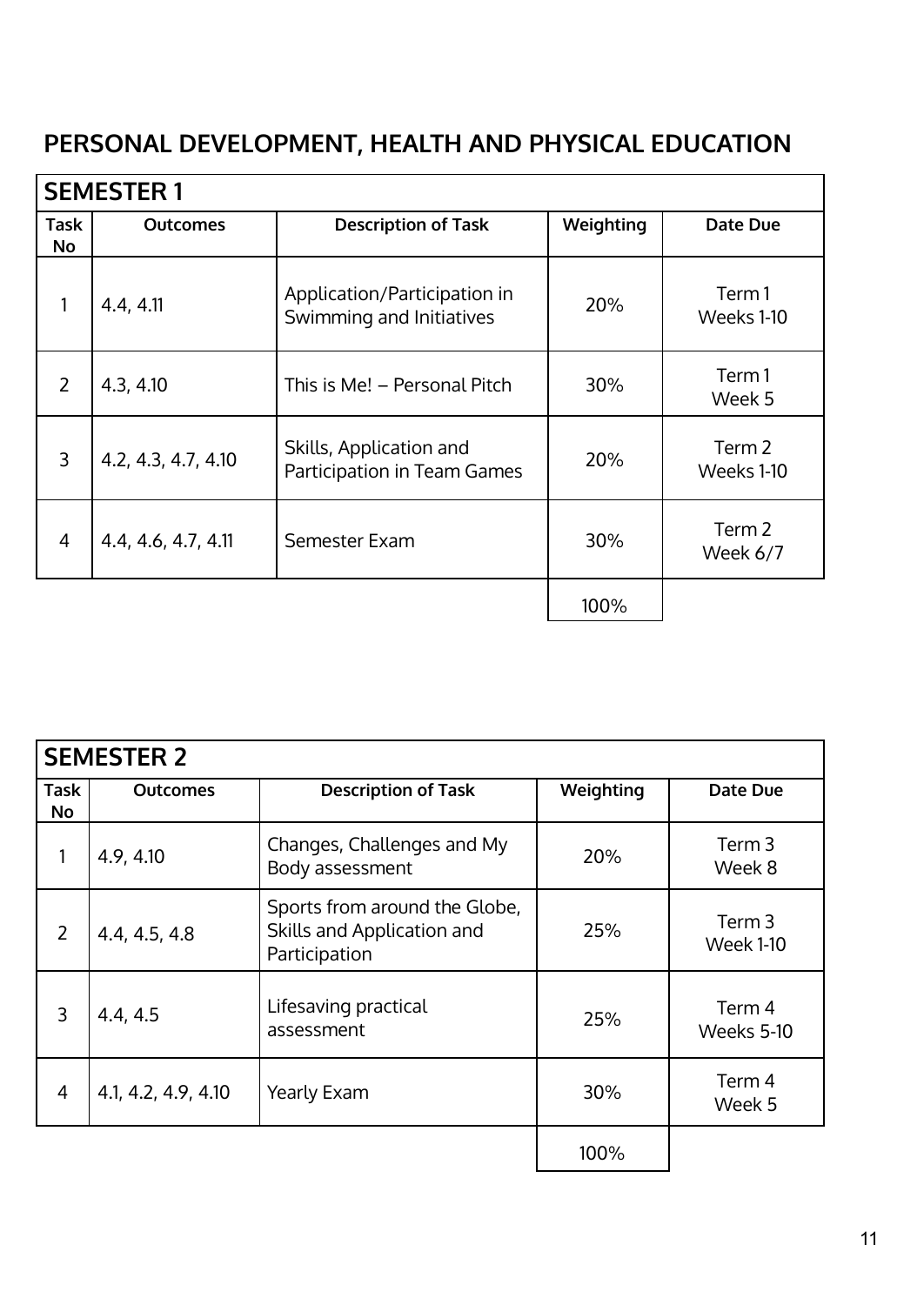# **RELIGIOUS EDUCATION**

# **SEMESTER 1**

| Item<br>No.    | <b>Outcomes</b>                                                                                                                                                      | <b>Description of Item</b> | Weight | Date Due         |
|----------------|----------------------------------------------------------------------------------------------------------------------------------------------------------------------|----------------------------|--------|------------------|
|                | Students develop strategies and<br>skills for acquiring a wide topic<br>vocabulary in Religious<br>Education and the capacity to<br>write content specific responses | <b>Literacy Task</b>       | 40%    | Term 1<br>Week 9 |
| $\overline{2}$ | <b>Topic: Sacred Scriptures</b><br>Appreciates the Bible as a Sacred<br>Text which reveals God's<br>Relationship with humanity.                                      | Research Task              | 60%    | Term 1<br>Week 5 |
|                |                                                                                                                                                                      |                            | 100%   |                  |

| <b>SEMESTER 2</b>  |                                                                                                                                                                      |                            |        |                   |  |  |
|--------------------|----------------------------------------------------------------------------------------------------------------------------------------------------------------------|----------------------------|--------|-------------------|--|--|
| <b>Item</b><br>No. | <b>Outcomes</b>                                                                                                                                                      | <b>Description of Item</b> | Weight | Date Due          |  |  |
| $\overline{3}$     | Students develop strategies and<br>skills for acquiring a wide topic<br>vocabulary in Religious Education<br>and the capacity to write content<br>specific responses | Literacy Task              | 20%    | Term 3<br>Week 5  |  |  |
| $\overline{4}$     | <b>Topic: Stewards of Creation</b><br>Explore and identify ways by which<br>people may be stewards of<br>creation.                                                   | Research Task              | 50%    | Term 3<br>Week 10 |  |  |
| 5                  | <b>Affirming Human Dignity</b><br>Recognises the inherent dignity of<br>all people                                                                                   | Final Exam                 | 30%    | Term 4<br>Week 7  |  |  |
|                    |                                                                                                                                                                      |                            | 100%   |                   |  |  |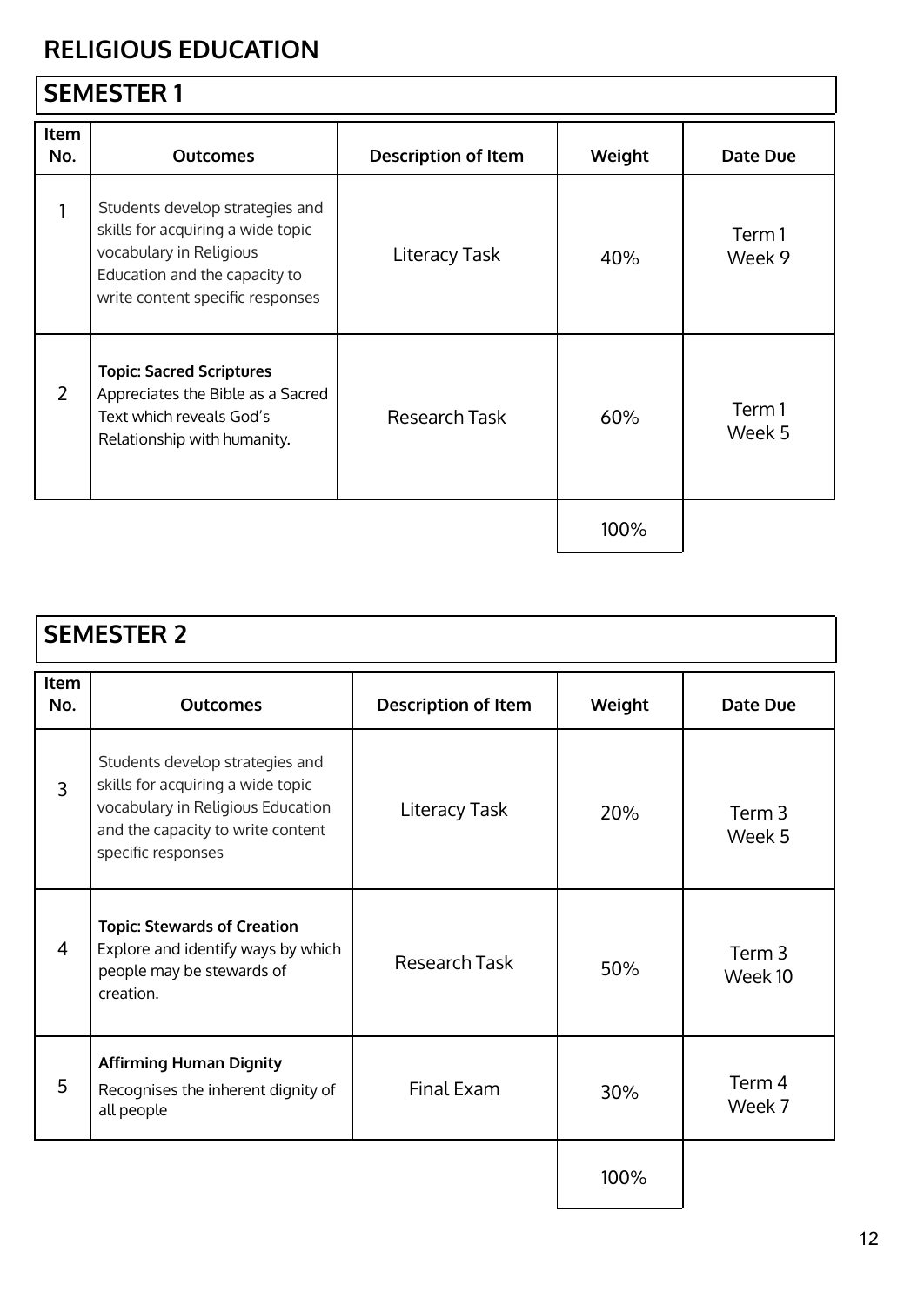## **SCIENCE**

| Semester 1     |                                                            |                                 |        |                    |  |  |
|----------------|------------------------------------------------------------|---------------------------------|--------|--------------------|--|--|
| Item<br>No.    | <b>Outcomes</b>                                            | <b>Description of Item</b>      | Weight | Due                |  |  |
|                | <b>SC4-16C</b><br><b>SC4-17C</b><br>SC4-6WS                | <b>Chemistry Practical Test</b> | 50%    | Term1<br>Week 8    |  |  |
| $\overline{2}$ | SC4-16CW, C4-17CW<br>SC4-14L, SC4-15LW<br>SC4-5WS, SC4-6WS | Semester One Exam               | 50%    | Term 2<br>Week 6/7 |  |  |
|                |                                                            |                                 | 100%   |                    |  |  |

|            | <b>Semester 2</b>                                          |                              |        |                    |  |  |  |
|------------|------------------------------------------------------------|------------------------------|--------|--------------------|--|--|--|
| Item<br>No | <b>Outcomes</b>                                            | <b>Description of Item</b>   | Weight | Due                |  |  |  |
|            | SC4-10PW, C4-11PW<br>SC4-5WS                               | Investigating Forces in Toys | 50%    | Term 3<br>Week 9   |  |  |  |
| 2          | SC4-10PW, 4-11PW<br>SC4-12ES, SC4-13ES<br>SC4-5WS, SC4-7WS | Semester Two Exam            | 50%    | Term 4<br>Week 7/8 |  |  |  |
|            |                                                            |                              | 100%   |                    |  |  |  |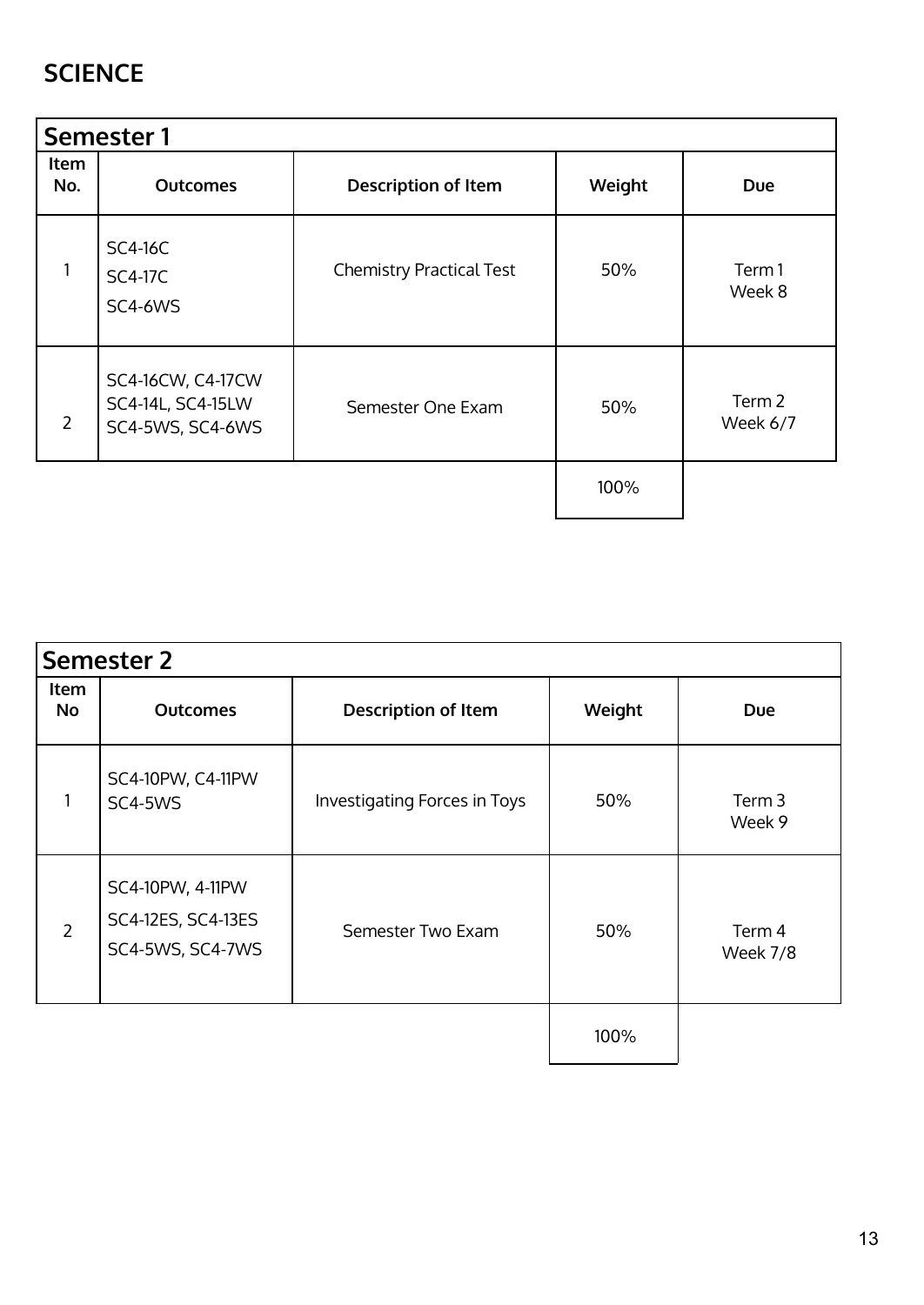# **TECHNOLOGY MANDATORY - AGRICULTURE**

| Semester One - Term 1 and 2 |                                                  |                                                                                                                 |        |                             |
|-----------------------------|--------------------------------------------------|-----------------------------------------------------------------------------------------------------------------|--------|-----------------------------|
| Item<br>No.                 | <b>Outcomes</b>                                  | <b>Description of Item</b>                                                                                      | Weight | <b>Due</b>                  |
| 1                           | TE4-5AG<br><b>TE4-6FO</b>                        | Paddock to Plate                                                                                                | 30%    | Term1<br>Week 7             |
| $\overline{2}$              | TE4-1DP<br>TE4-2DP<br>TE4-3DP<br><b>TE4-10TS</b> | Design Assessment                                                                                               | 40%    | Term <sub>2</sub><br>Week 4 |
| $\overline{3}$              | TE4-3DP<br>TE4-5AG                               | <b>Practical Competency</b><br>Application and Participation<br>$\frac{1}{2}$<br><b>Farm Skills</b><br>$\equiv$ | 30%    | Term <sub>2</sub><br>Week 7 |
|                             |                                                  |                                                                                                                 | 100%   |                             |

| Semester Two - Term 3 and 4 |                                                  |                                                                                                                             |        |                             |
|-----------------------------|--------------------------------------------------|-----------------------------------------------------------------------------------------------------------------------------|--------|-----------------------------|
| <b>Item</b><br>No.          | <b>Outcomes</b>                                  | <b>Description of Item</b>                                                                                                  | Weight | <b>Due</b>                  |
| 1                           | TE4-5AG<br><b>TE4-6FO</b>                        | Paddock to Plate                                                                                                            | 30%    | Term <sub>3</sub><br>Week 7 |
| $\overline{2}$              | TE4-1DP<br>TE4-2DP<br>TE4-3DP<br><b>TE4-10TS</b> | Design Assessment                                                                                                           | 40%    | Term 4<br>Week 5            |
| 3                           | TE4-3DP<br>TE4-5AG                               | <b>Practical Competency</b><br><b>Application and Participation</b><br>$\blacksquare$<br><b>Farm Skills</b><br>$\mathbf{r}$ | 30%    | Term 4<br>Week 6            |
|                             |                                                  |                                                                                                                             | 100%   |                             |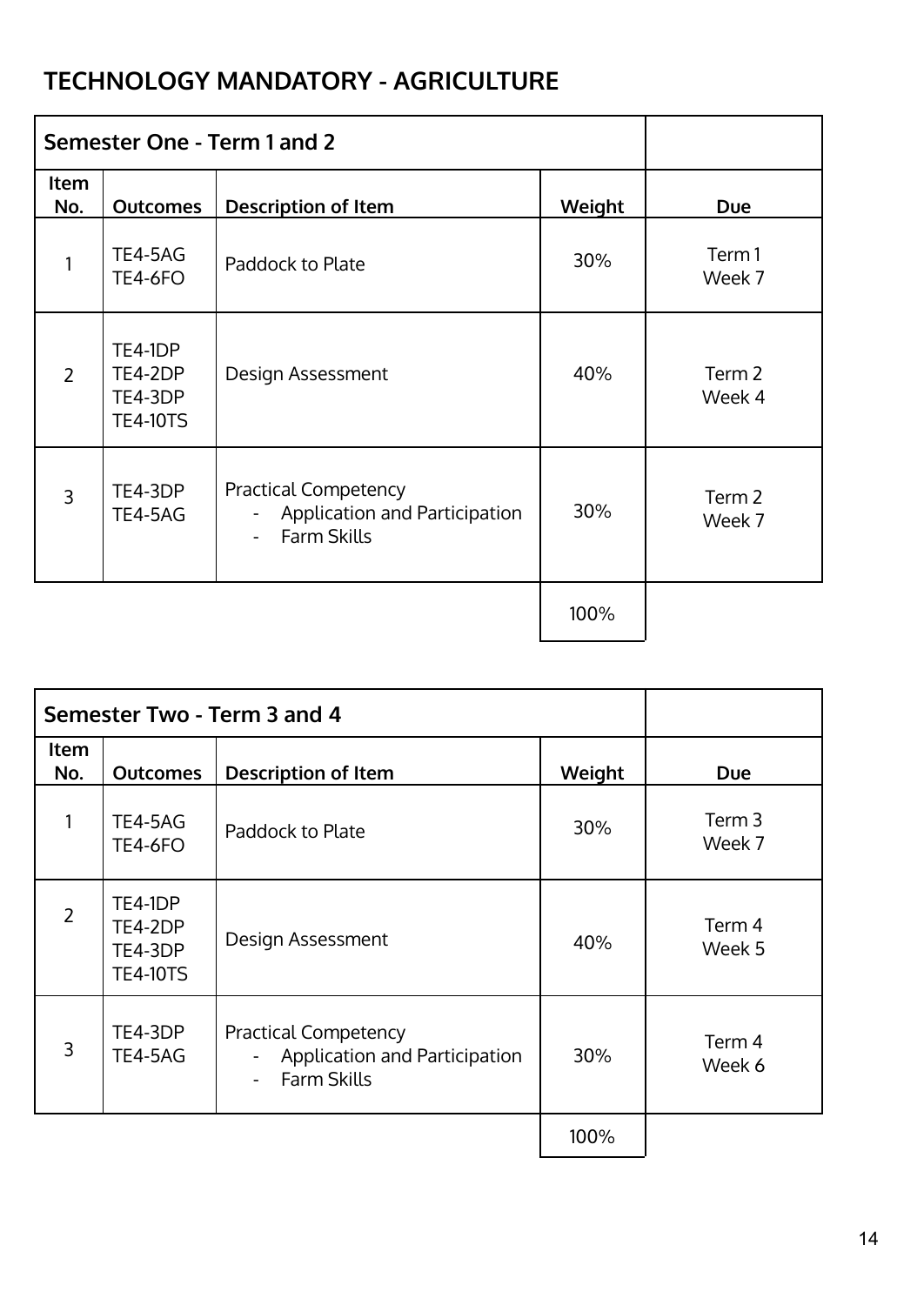# **TECHNOLOGY MANDATORY**

|                | <b>Semester One</b>                                                                         |                                         |        |                  |  |
|----------------|---------------------------------------------------------------------------------------------|-----------------------------------------|--------|------------------|--|
| Item<br>No.    | <b>Outcomes</b>                                                                             | <b>Description of Item</b>              | Weight | <b>Due</b>       |  |
|                | <b>TE4-1DP,</b><br><b>TE4-2DP,</b><br><b>TE4-3DP,</b><br><b>TE4-8EN,</b><br><b>TE4-10TS</b> | Design folio & project- CO2<br>Dragster | 70%    | Term 2<br>Week 4 |  |
| $\overline{2}$ | <b>TE4-1DP,</b><br><b>TE4-2DP,</b><br><b>TE4-4DP,</b><br><b>TE4-7DI,</b><br><b>TE4-10TS</b> | In class practical task                 | 30%    | Term 2<br>Week 7 |  |
|                |                                                                                             |                                         | 100%   |                  |  |

| <b>Item</b><br>No. | <b>Outcomes</b>                                                                             | <b>Description of Item</b>              | Weight | <b>Due</b>       |
|--------------------|---------------------------------------------------------------------------------------------|-----------------------------------------|--------|------------------|
| 1                  | <b>TE4-1DP,</b><br><b>TE4-2DP,</b><br><b>TE4-3DP,</b><br><b>TE4-8EN,</b><br><b>TE4-10TS</b> | Design folio & project- CO2<br>Dragster | 70%    | Term 4<br>Week 5 |
| $\overline{2}$     | TE4-1DP,<br><b>TE4-2DP,</b><br><b>TE4-4DP,</b><br><b>TE4-7DI,</b><br><b>TE4-10TS</b>        | In class practical task                 | 30%    | Term 4<br>Week 7 |
|                    |                                                                                             |                                         | 100%   |                  |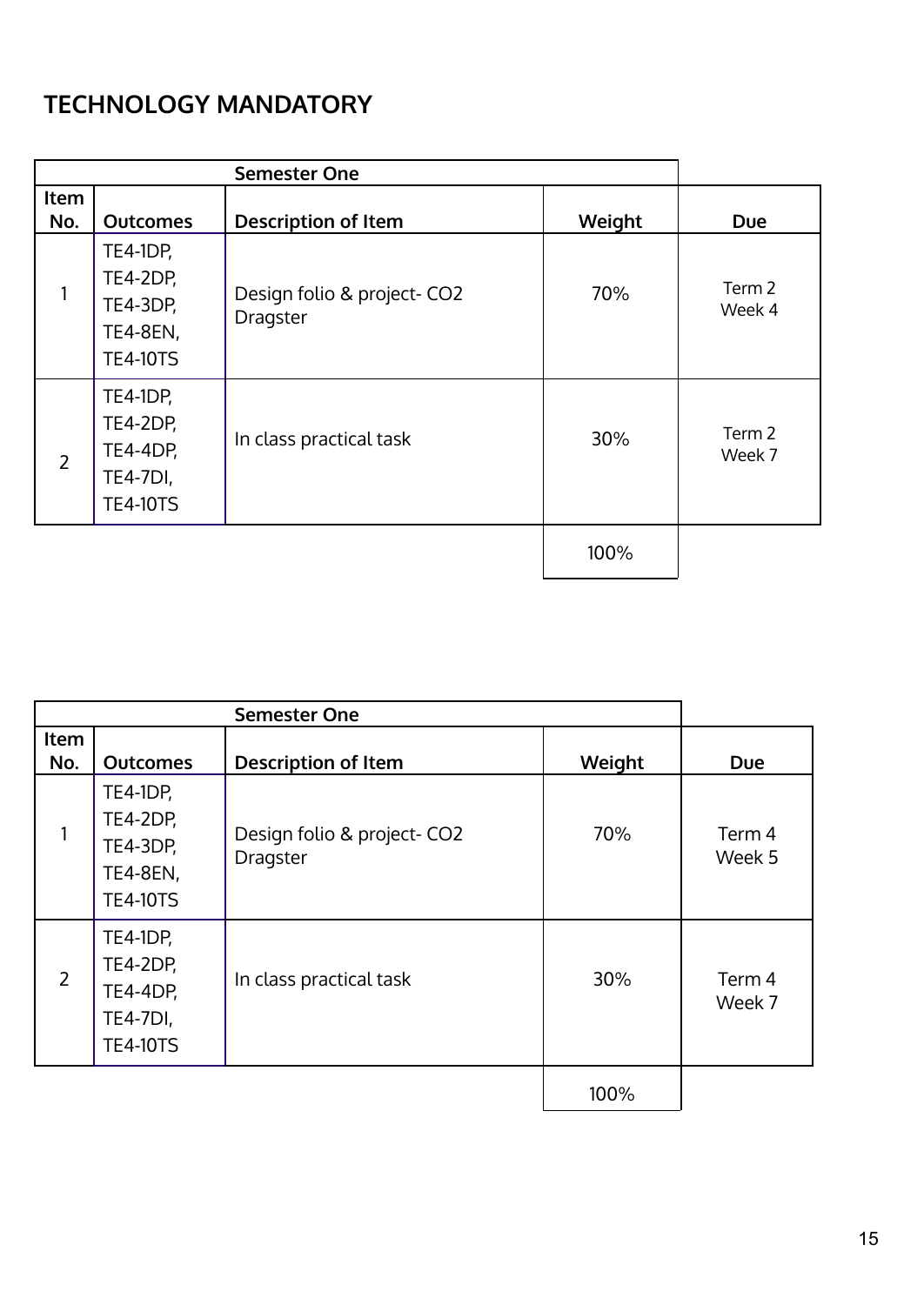# **2022 Year 7 Technology Mandatory**

| Term 1       |                           |                | Term 2 |
|--------------|---------------------------|----------------|--------|
| <b>Class</b> | <b>Technology</b>         | <b>Teacher</b> | Clas   |
| 7.1          | Agriculture               | <b>TOC</b>     | 7.1    |
| 7.2          | <b>Engineered Systems</b> | <b>AHA</b>     | 7.2    |
| 7.3          | <b>Engineered Systems</b> | <b>PTE</b>     | 7.3    |
| 7.4          | Agriculture               | <b>SEA</b>     | 7.4    |
| 7.5          | <b>Engineered Systems</b> | <b>TOC</b>     | 7.5    |
| 7.6          | <b>Engineered Systems</b> | <b>PTE</b>     | 7.6    |

| erm 1 |                           |                | Term 2       |                      |                |
|-------|---------------------------|----------------|--------------|----------------------|----------------|
| Class | <b>Technology</b>         | <b>Teacher</b> | <b>Class</b> | <b>Technology</b>    | <b>Teacher</b> |
| 7.1   | Agriculture               | <b>TOC</b>     | 7.1          | Agriculture          | <b>TOC</b>     |
| 7.2   | <b>Engineered Systems</b> | <b>AHA</b>     | 7.2          | Digital Technologies | AHA            |
| 7.3   | <b>Engineered Systems</b> | <b>PTE</b>     | 7.3          | Digital Technologies | <b>PTE</b>     |
| 7.4   | Agriculture               | <b>SEA</b>     | 7.4          | Agriculture          | <b>SEA</b>     |
| 7.5   | <b>Engineered Systems</b> | <b>TOC</b>     | 7.5          | Digital Technologies | <b>TOC</b>     |
| 7.6   | <b>Engineered Systems</b> | <b>PTE</b>     | 7.6          | Digital Technologies | <b>PTE</b>     |

**Term 3** 

| <b>Class</b> | <b>Technology</b>         | <b>Teacher</b> | <b>Class</b> | <b>Technology</b> |
|--------------|---------------------------|----------------|--------------|-------------------|
| 7.1          | <b>Engineered Systems</b> | <b>PTE</b>     | 7.1          | Digital Technolo  |
| 7.2          | Agriculture               | <b>TOC</b>     | 7.2          | Agriculture       |
| 7.3          | Agriculture               | <b>AHA</b>     | 7.3          | Agriculture       |
| 7.4          | <b>Engineered Systems</b> | <b>PTE</b>     | 7.4          | Digital Technolo  |
| 7.5          | Agriculture               | <b>TOC</b>     | 7.5          | Agriculture       |
| 7.6          | Agriculture               | <b>SEA</b>     | 7.6          | Agriculture       |

| rm 3  |                           |                | Term 4                            |                      |            |  |
|-------|---------------------------|----------------|-----------------------------------|----------------------|------------|--|
| :lass | <b>Technology</b>         | <b>Teacher</b> | <b>Class</b><br><b>Technology</b> |                      |            |  |
| 7.1   | <b>Engineered Systems</b> | <b>PTE</b>     | 7.1                               | Digital Technologies | <b>PTE</b> |  |
| 7.2   | Agriculture               | <b>TOC</b>     | 7.2                               | Agriculture          | <b>TOC</b> |  |
| 7.3   | Agriculture               | <b>AHA</b>     | 7.3                               | Agriculture          | <b>AHA</b> |  |
| 7.4   | <b>Engineered Systems</b> | <b>PTE</b>     | 7.4                               | Digital Technologies | <b>PTE</b> |  |
| 7.5   | Agriculture               | <b>TOC</b>     | 7.5                               | Agriculture          | <b>TOC</b> |  |
| 7.6   | Agriculture               | <b>SEA</b>     | 7.6                               | Agriculture          | <b>SEA</b> |  |